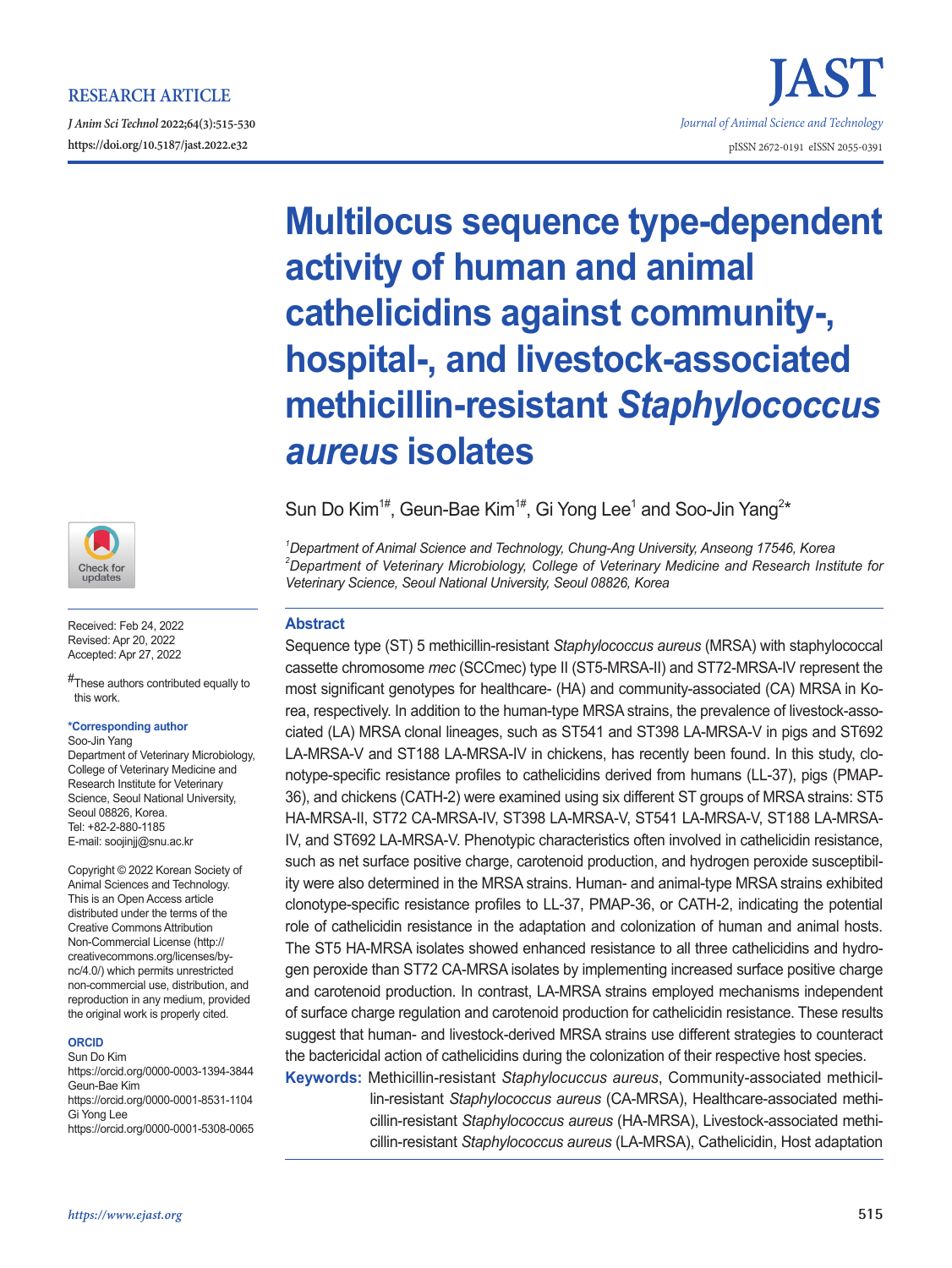Soo-Jin Yang https://orcid.org/0000-0003-3253-8190

#### **Competing interests**

No potential conflict of interest relevant to this article was reported.

#### **Funding sources**

This study was supported by a grant (NRF-2019R1F1A1058397) from Basic Science Research Program through the National Research Foundation of Korea funded by the Ministry of Education.

**Acknowledgements** Not applicable.

#### **Availability of data and material**

Upon reasonable request, the datasets of this study can be available from the corresponding author.

#### **Authors' contributions**

Conceptualization: Kim SD, Kim GB, Yang SJ. Data curation: Kim SD, Yang SJ. Formal analysis: Kim SD, Yang SJ. Methodology: Kim SD, Lee GY. Validation: Yang SJ. Investigation: Kim SD, Lee GY, Yang SJ. Writing - original draft: Kim SD, Kim GB, Yang SJ. Writing - review & editing: Kim SD, Kim GB, Lee GY, Yang SJ.

## **Ethics approval and consent to participate**

This article does not require IRB/IACUC approval because there are no human and animal participants.

## **INTRODUCTION**

*Staphylococcus aureus* is a commensal organism and opprtunistic pathogen frequently carried asymptomatically on the skin and mucous membranes of human and animal. Mechicillin-resistant *S. aureus* (MRSA) acquired resistance to methicillin and nearly all β-lactam antibiotics such as cephalosporins as a result of *mecA* or *mecC* gene acquisition [1]. Mostly, MRSA strains harbor the *mecA* within a large mobile genetic element known as staphylococcal casette chromosome *mec* (SCC*mec*) [2]. Besides the resistance to β-lactam antibiotics, MRSA usually exhibits multidrug resistance (MDR) phenotypes, and serious infections with such MRSA strains result in significantly enhanced morbidity and mortality [3,4].

MRSA has been known to be widespread and common, but specific genetic lineages can vary depending on geographical regions and host species [5,6]. MRSA strains adapted to humans have usually been divided into healthcare-associated (HA) and community-associated (CA) MRSA. Although the distinctions between the two groups of MRSA strains are becoming obscure, HA-MRSA and CA-MRSA have mainly been recognized in hopitalized patients and non-hospitalized population, respectively. In Korea, sequence type (ST) 5 MRSA with SCC*mec* type II (ST5- MRSA-II) and ST72-MRSA-IV represent the most significant clonal lineages for (HA- and CA-MRSA, respectively [7–9]. In addition to the human-adapted strains, colonization or infection with livestock-associated (LA) MRSA has been reported in several domesticated livestock animals [1,6,10]. These carrier animals not only serve as reservoirs for opportunistic infections in themselves but also can transmit LA-MRSA to other animal species or humans [10]. In this sense, the recent emergence of ST398 LA-MRSA-V and ST541 LA-MRSA-V in pigs and pig farm environments has posed a serious public health concern worldwide [11–14]. In fact, it has been reported that human workers were colonized with ST398 MRSA shortly after direct or indirect contact with pigs or carcasses in pig farms or slaughterhouses [12]. Although there is limited information on MRSA in poultry, previous studies identified two important clonal lineages of LA-MRSA strains, ST692 LA-MRSA-V and ST188 LA-MRSA-IV, in chickens, chicken carcasses, and slaughterhouse workers in Korea [15,16]. Although various types of MRSA clonal lineages, including both human- and livestock-adapted MRSA strains, have been found in humans and animals, factors affecting the transmission of human-type MRSA lineages to animals or LA-MRSA to humans are poorly understood.

One of the crucial factors in host innate immune reactions against MRSA infection or colonization is the host defense cationic antimicrobial peptide (HD-CAP) [17]. The successful transmission and adaptation of MRSA in a new host species inevitably require the ability to overcome the bactericidal action of HD-CAPs from new hosts [18–20]. Cathelicidins are small, positively charged antimicrobial peptides that constitute a unique family of HD-CAPs. Cathelicidins have been identified in neutrophils, natural killer cells, and the epithelial cells in the skin, respiratory, and gastrointestinal tracts of humans and various animals [21]. Thus, a better understanding of the potential differences in bactericidal activities of human- and animaloriginated cathelicidins against human- or animal-adapted MRSA strains will facilitate new insight into host species-specific prevalence of MRSA clonotypes.

In this investigation, potential clonotype-specific resistance profiles to cathelicidins in humans (LL-37), pigs (PMAP-36), and chickens (CATH-2) were determined using six different MRSA strains derived from humans (ST5 HA-MRSA-II and ST72 CA-MRSA-IV), pigs (ST398 LA-MRSA-V and ST541 LA-MRSA-V), and chickens (ST692 LA-MRSA-V and ST188 LA-MRSA-IV). In addition, the net surface positive charges, carotenoid production, and hydrogen peroxide  $(H_2O_2)$  resistance profiles of the MRSA strains were analyzed to identify phenotypic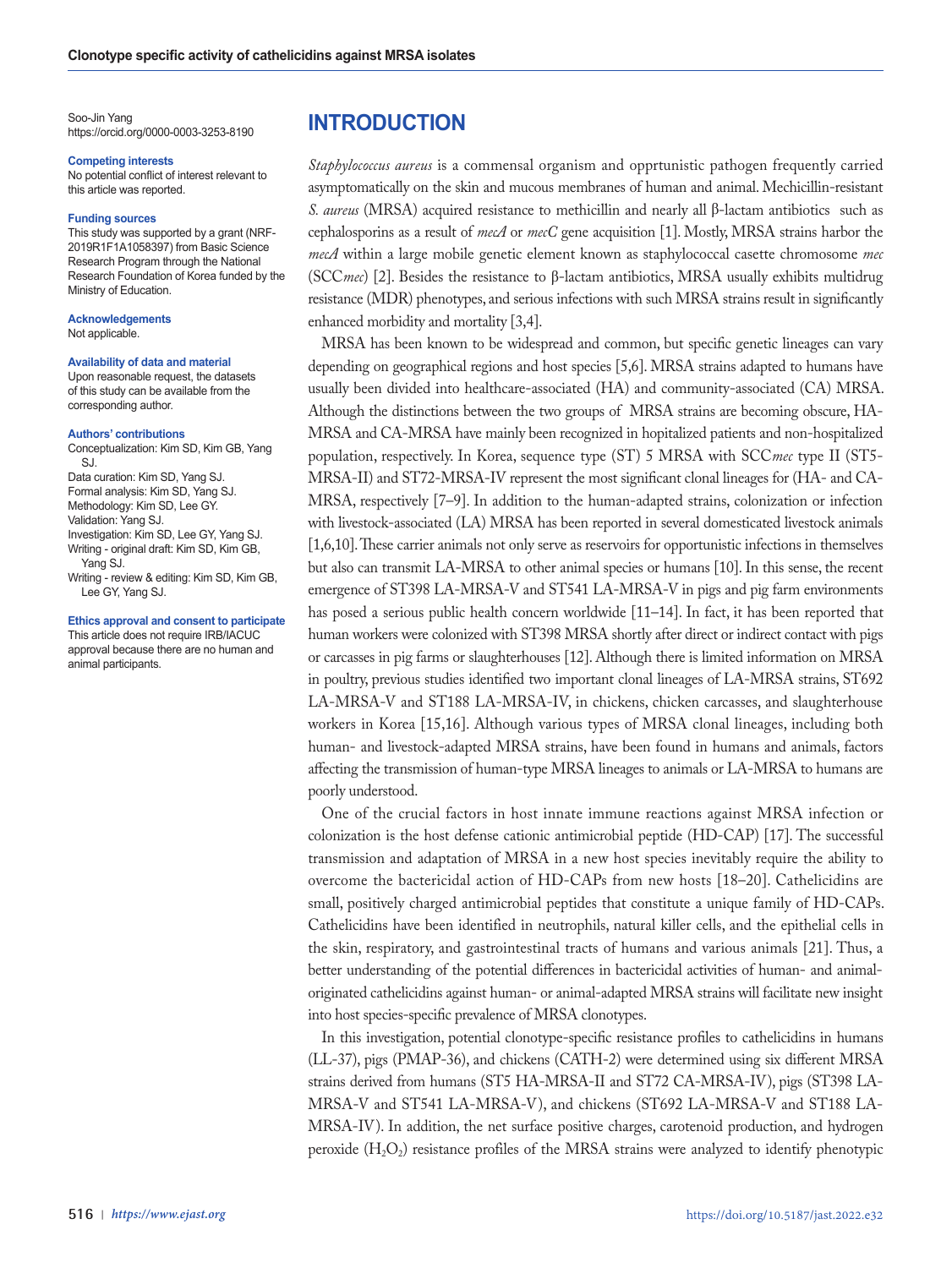determinants linked to cathelicidin resistance.

## **MATERIALS AND METHODS**

#### **MRSA strains and identification**

A total of 45 MRSA isolates of human and animal origin were used in this investigation (Table 1). All human isolates were selected from two previous studies from our laboratory: eight ST5 HA-MRSA and eleven ST72 CA-MRSA isolates [22,23]. Nine ST398 LA-MRSA and six ST541 LA-MRSA isolates were selected from a previous investigation of LA-MRSA in healthy pigs [11]. Six ST692 LA-MRSA and six ST188 LA-MRSA isolates from healthy broiler chickens were selected and obtained from the national surveillance of antimicrobial resistance in livestock performed during 2018-2019 by the Korean Centers for Disease Control and Prevention. This study was conducted under protocols approved by the Institutional Animal Care and the Use Committee of Chunag-Ang University, Anseong, Korea (Approval No. 2018-00112).

For isolation of MRSA, swab samples were inoculated into 4 mL of tryptic soy broth (TSB; Difco Laboratories, Detroit, MI, USA) containing 10% NaCl and incubated 18–20 h at 37℃ with shaking at 200 rpm. Next, 20 μL of the enriched cultures were streaked onto chromID MRSA SMART agar (bioMérieux, Marcy-l'Étoile, France), then grown for 18–20 h at 37℃. Suspected MRSA colonies from each sample were selected and subcultured on tryptic soy agar (Difco Laboratories) for further identification. To confirm if they were indeed *S. aureus*, all 45 isolates were subjected to 16S ribosomal RNA sequencing [24] and matrix-assisted laser desorption/ ionization time-of-flight mass spectrometry (MALDI-TOF; Microflex, Daltonics Bruker, Bremen, Germany). Briefly, presumptive *S. aureus* colonies were applied onto the matrix and the samples were then ionized in an autmated mode with a laser beam in the MALDI-Biotyper Realtime Classification system. The peptide mass fingerprints of bacterial samples were used to identify *S. aureus* (score values of ≥ 2.0) based on the spectral database (MALDI Biotyper 3.1). All identified MRSA isolates were then grown in Mueller-Hinton broth (Difco Laboratories) or TSB (Difco Laboratories), depending on each experiment.

#### **Determination of antimicrobial susceptibility**

The antimicrobial susceptibility of MRSA isolates was examined using the standard disc diffusion assay according to the 2018 Clinical and Laboratory Standards Institute (CLSI) guidelines [25]. The 13 antimicrobial drugs used in the disc diffusion assays were ampicillin (AMP, 10 μg), cefoxitin (FOX, 30 μg), penicillin (PEN, 10 μg), gentamicin (GEN, 10 μg), clindamycin (CLI, 2 μg), chloramphenicol (CHL, 30 μg), erythromycin (ERY, 15 μg), mupirocin (MUP, 200 μg), sulfamethoxazole-trimethoprim (SXT, 23.75/1.25 μg), rifampicin (RIF, 5 μg), quinupristindalfopristin (SYN, 15 μg), tetracycline (TET, 30 μg), and ciprofloxacin (CIP, 5 μg). Mupirocin discs were obtained from Oxoid (Hampshire, UK), and the remaining antimicrobial discs were purchased from BD BBL<sup>TM</sup> (Becton Dickinson, Franklin Lakes, NJ, USA). A standard E-test® (bioMérieux) method was used to determined the minimum inhibitory concentrations (MICs) of oxacillin (OXA) according to the manufacturer's protocol. The MIC values of MRSA isolates were determined according to the CLSI M100 and VET08 documents [26,27]. Two reference strains, *S. aureus* MW2 and *S. aureus* ATCC® 29213, were included in the antimicrobial susceptibility assays.

#### **Molecular characterization of MRSA isolates**

All confirmed MRSA strains were subjected to multilocus sequence typing (MLST) as described before [28]. MLST has widely been accepted for a moleuclar epidemiological method of sequence-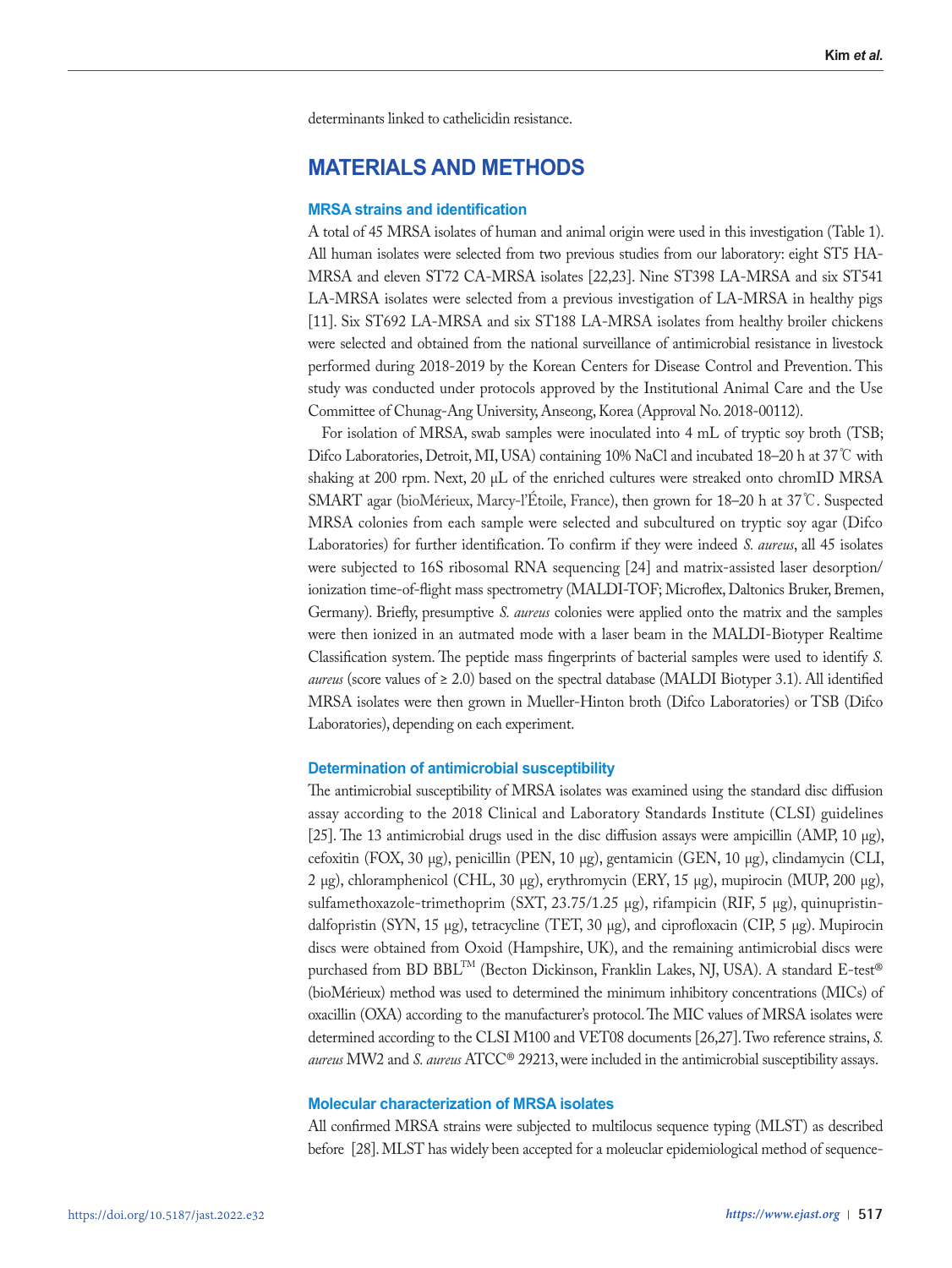|  | Table 1. Genotype and antimicrobial resistance profiles of MRSA strains used in this study |  |  |
|--|--------------------------------------------------------------------------------------------|--|--|
|--|--------------------------------------------------------------------------------------------|--|--|

| <b>MLST</b>     | <b>Strain ID</b>     | spa    | <b>SCCmec</b> | agr          | Antimicrobial resistance profiles       | OX MIC (µg/mL) |
|-----------------|----------------------|--------|---------------|--------------|-----------------------------------------|----------------|
| ST <sub>5</sub> | HA1                  | t002   | Ш             | Ш            | AMP-CIP-CLI-ERY-FOX-PEN                 | 512            |
| $(n = 8)$       | HA <sub>2</sub>      | t601   | Ш             | Ш            | AMP-CIP-CLI-ERY-FOX-PEN                 | 512            |
|                 | HA <sub>3</sub>      | t2460  | Ш             | Ш            | AMP-CIP-CLI-ERY-FOX-FUS-GEN-PEN-RIF     | 512            |
|                 | HA4                  | t2460  | Ш             | Ш            | AMP-CIP-CLI-ERY-FOX-FUS-GEN-PEN         | 512            |
|                 | HA <sub>5</sub>      | t002   | Ш             | Ш            | AMP-CIP-CLI-ERY-FOX-FUS-GEN-PEN         | 512            |
|                 | HA <sub>6</sub>      | t601   | Ш             | $\mathbf{H}$ | AMP-CIP-CLI-ERY-FOX-PEN                 | 512            |
|                 | HA7                  | t2460  | Ш             | $\mathbf{H}$ | AMP-CIP-CLI-ERY-FOX-FUS-PEN-RIF         | 512            |
|                 | HA8                  | t601   | Ш             | Ш            | AMP-CIP-CLI-ERY-FOX-PEN                 | 512            |
| ST72            | CA1                  | t324   | IV            | I.           | AMP-ERY-FOX-PEN                         | 32             |
| $(n = 11)$      | CA <sub>2</sub>      | t13921 | IV            | ı            | AMP-FOX-PEN                             | 64             |
|                 | CA <sub>3</sub>      | t664   | IV            | I.           | AMP-FOX-PEN                             | 64             |
|                 | CA4                  | t2461  | IV            |              | AMP-FOX-PEN                             | 32             |
|                 | CA <sub>5</sub>      | t324   | IV            |              | AMP-ERY-FOX-PEN                         | 64             |
|                 | CA6                  | t148   | IV            |              | AMP-FOX-PEN                             | 32             |
|                 | CA7                  | t324   | IV            |              | AMP-FOX-PEN                             | 32             |
|                 | CA8                  | t324   | IV            |              | AMP-FOX-PEN                             | 32             |
|                 | CA <sub>9</sub>      | t324   | IV            |              | AMP-ERY-FOX-PEN-RIF                     | 64             |
|                 | <b>CA10</b>          | t664   | IV            |              | AMP-FOX-PEN                             | 32             |
|                 | <b>CA11</b>          | t664   | IV            |              | AMP-FOX-PEN                             | 32             |
| ST398           | Pig1                 | t571   | v             |              | AMP-CHL-CIP-FOX-FUS-PEN-TET             | 24             |
| $(n = 8)$       | Pig2                 | t18103 | V             |              | AMP-CHL-CIP-CLI-ERY-FOX-GEN-PEN-SYN-TET | 4              |
|                 | Pig3                 | t18103 | V             |              | AMP-CHL-CIP-CLI-ERY-FOX-GEN-PEN-SYN-TET | 4              |
|                 | Pig4                 | t18103 | V             |              | AMP-CHL-CIP-CLI-ERY-FOX-GEN-PEN-SYN-TET | 8              |
|                 | Pig5                 | t18102 | V             |              | AMP-CHL-CIP-FOX-PEN-TET                 | 24             |
|                 | Pig6                 | t18102 | V             |              | AMP-CHL-CIP-FOX-PEN-TET                 | 16             |
|                 | Pig7                 | t18102 | V             |              | AMP-CHL-CIP-FOX-PEN-TET                 | 16             |
|                 | Pig8                 | t18102 | V             |              | AMP-CHL-CIP-FOX-PEN-TET                 | 16             |
| ST541           | Pig9                 | t034   | V             |              | AMP-CLI-ERY-FOX-PEN-TET                 | 32             |
| $(n = 6)$       | Pig10                | t034   | V             |              | AMP-CLI-ERY-FOX-PEN-TET                 | 12             |
|                 | Pig11                | t034   | V             |              | AMP-CLI-ERY-FOX-PEN-TET                 | 16             |
|                 | Pig12                | t034   | V             |              | AMP-CLI-ERY-FOX-PEN-TET                 | 16             |
|                 | Pig13                | t034   | V             |              | AMP-CLI-ERY-FOX-PEN-TET                 | 16             |
|                 | Pig14                | t034   | V             |              | AMP-CLI-ERY-FOX-PEN-TET                 | 16             |
| ST692           | Chicken1             | t2247  | V             | T            | AMP-CIP-CLI-ERY-FOX-PEN-TET             | 128            |
| $(n = 6)$       | Chicken <sub>2</sub> | t2247  | ٧             |              | AMP-CIP-CLI-ERY-FOX-FUS-PEN-TET         | 256            |
|                 | Chicken3             | t2247  | V             |              | AMP-CIP-CLI-ERY-FOX-PEN-TET             | 256            |
|                 | Chicken4             | t2247  | V             |              | AMP-CIP-CLI-ERY-FOX-PEN-TET             | 128            |
|                 | Chicken <sub>5</sub> | t2247  | V             |              | AMP-CIP-CLI-ERY-FOX-PEN-TET             | 64             |
|                 | Chicken <sub>6</sub> | t2247  | V             |              | AMP-CIP-CLI-ERY-FOX-PEN-TET             | 32             |
| ST188           | Chicken7             | t189   | IV            |              | AMP-CIP-CLI-ERY-FOX-GEN-PEN-SXT         | 128            |
| $(n = 6)$       | Chicken <sub>8</sub> | t189   | IV            |              | AMP-CIP-CLI-ERY-FOX-GEN-PEN-SXT         | 128            |
|                 | Chicken9             | t189   | IV            |              | AMP-CIP-CLI-ERY-FOX-GEN-PEN-SXT         | 128            |
|                 | Chicken10            | t189   | IV            |              | AMP-CIP-CLI-ERY-FOX-GEN-PEN-SXT         | 128            |
|                 | Chicken11            | t189   | IV            |              | AMP-CIP-CLI-ERY-FOX-GEN-PEN-SXT         | 128            |
|                 | Chicken12            | t189   | IV            |              | AMP-CIP-CLI-ERY-FOX-GEN-PEN-SXT         | 128            |

MRSA, methicillin-resistant *Staphylococcus aureus*; MLST, multilocus sequence typing; SCC*mec*, staphylococcal cassette chromosome *mec*; OX, oxacillin; MIC, minimum inhibitory concentration; ST, sequence type; HA, halthcare-associated; AMP, ampicillin; CIP, ciprofloxacin; CLI, clindamycin; ERY, erythromycin; FOX, cefoxitin; PEN, penicillin; FUS, fusidic acid; GEN, gentamicin; RIF, rifampicin; CA, community-associated; CHL, chloramphenicol; TET, tetracycline; SYN, quinupristin-dalfopristin; SXT, sulfamethoxazole-trimethoprim.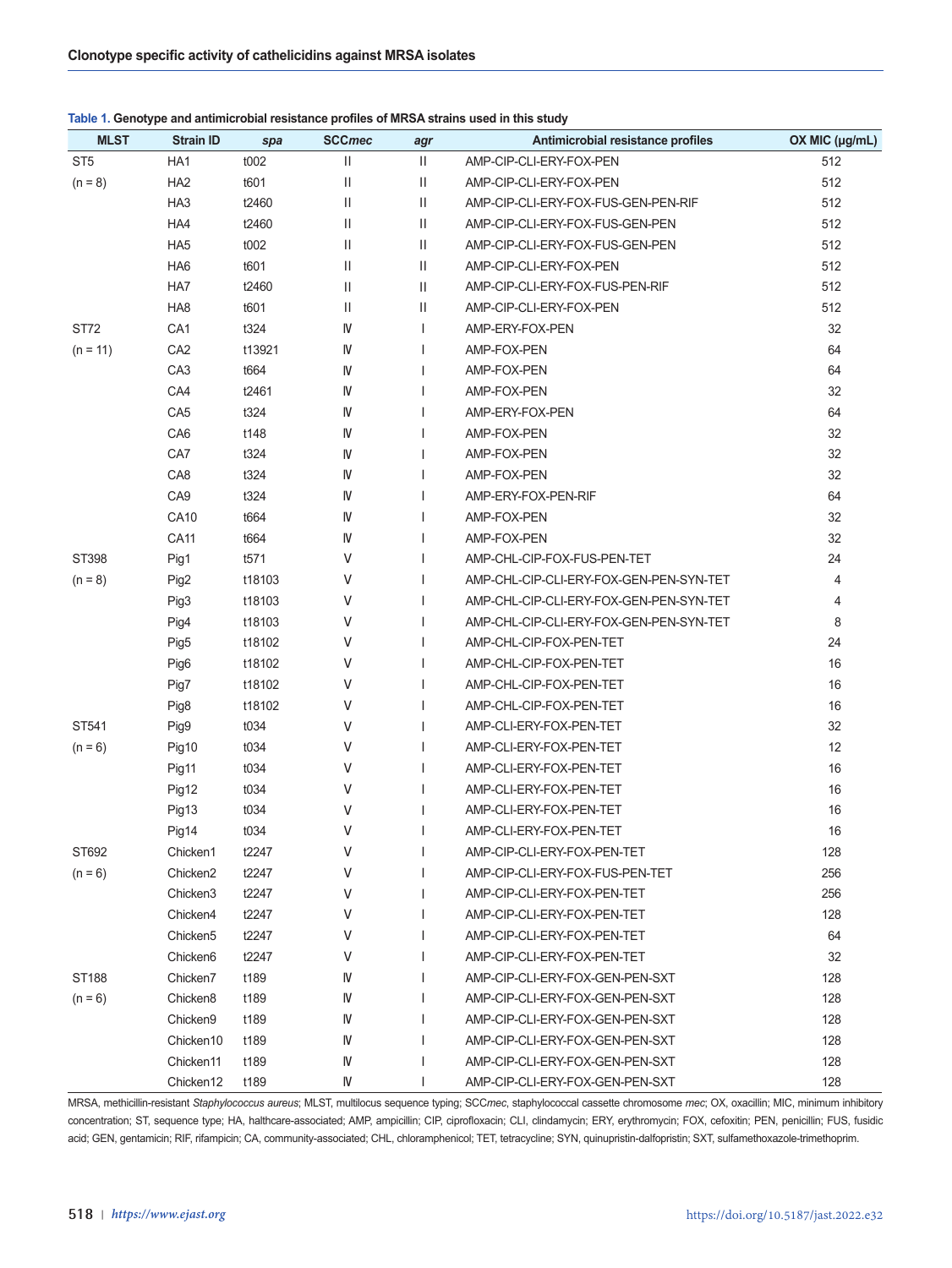based typing in *S. aureus*, which analyzes seven relatively conserved houskeeping genes that encode essential proteins. The seven target loci (*aroE*, *arcC*, *glpF*, *tpi*, *gmk*, *pta*, and *yqiL*) were amplified via polymerase chain reaction (PCR) and sequenced. The STs were then determined as suggested in the MLST database (http://pubmlst.org/saureus/) [28]. The allelic profiles of each STs of MRSA strains were: ST5 (1-4-1-4-12-1-10), ST72 (1-4-1-8-4-4-3), ST398 (3-35-19-2-20-26- 39), ST541 (3-35-19-60-20-26-39), ST692 (12-89-1-1-4-5-90), and ST188 (3-1-1-8-1-1-1). The types of SCC*mec* were determined through a series of multiplex PCR analyses, as previously described [2]. SCC*mec* types were assigned based on combinations of *ccr* (*ccrA1-3*, *ccrB1-4*, and *ccrC*) and *mec* gene complexes [2,24]. For *spa* typing, the *spa* repeat regions were PCR-amplified and sequenced to examine the tandem repeats, and *spa* types were determined in each MRSA isolate based on the SpaServer database (http://spa.ridom.de/) [29]. The *agr* types (I-IV) of MRSA isolates were assinged through a PCR-based method, as described previously [29].

#### *In vitro* **susceptibility assays to cationic antimicrobial peptides**

Three different HD-CAPs of LL-37, PMAP-36, and CATH-2 origin were used to assess the genotype- and host-specific susceptibility patterns of MRSA isolates to LL-37 [30], PMAP-36 (porcine myeloid antimicrobial peptide) [31], and CATH-2, respectively [32]. Human cathelicidin LL-37 (LLGDFFRKSKEKIGKEFKRIVQRIKDFLRNLVPRTES) was obtained from Peptide International (Louisville, KY, USA). PMAP-36 (GRFRRLRK KTRKRLKKIGKVLKWIPPIVGSIPLGCG) and CATH-2 (RFGRFLRKIRRFR PKVT ITIQGSARF) were synthesized at GL Biochem, Shanghai, China with a purity of >90%. Based on the manufacturer' analytical data such as reverse-phase high performance liquid chromatography (HPLC) or MALDI-TOF mass spectrometry (MS), lyophilized peptides were resuspended in phosphate-buffered saline (PBS), aliquoted, and stored at −20℃.

*In vitro* susceptibility assays to LL-37, PAMP-36, and CATH-2 were performed as previously described using RPMI medium (Sigma-Aldrich, St. Louis, MO, USA) supplemented with 10% Luria-Bertani (LB) broth [33]. Briefly, overnight cultures of *S. aureus* cells grown in Tris buffered saline (TBS) were collected, washed two times with RPMI media, and then adjusted to  $\sim$ 1 × 10<sup>4</sup> CFU/mL in the RPMI containing 10% LB broth. Next, a final *S. aureus* inoculum of  $\sim$  5  $\times$  10<sup>3</sup> CFUs was incubated at 37°C in the presence of LL-37 (10 mg/mL), PMAP-36 (1.0 mg/mL), or CATH-2 (0.5 mg/mL). After 3 h incubation with peptides, aliquots (0.1 mL) of samples were processed for quantification of surviving bacterial cells (CFU/mL) by plating 10-fold serial dilutions of each culture on TSA plates. The peptide concentrations were adopted from extensive preliminary assays showing their inability to completely eliminate the viability of the initial bacterial inocula over the 3-h experiment period. Data are shown as the mean % of surviving MRSA CFUs ± SDs of cathelicidin-exposed versus unexposed bacterial cells. Three independent experiments were performed in triplicates for each MRSA isolate.

#### **Measurement of net surface positive charge**

To assess the relative staphylococcal cell surface positive charge that can affect susceptibility to HD-CAPs, cytochrome *c* binding assays were carried out on the 45 MRSA strains as described before [34,35]. Briefly, MRSA isolates were grown overnight (16–18 h) in TSB, washed twice with 20 mM morpholinepropanesulfonic acid (MOPS, pH 7.0) buffer, and resuspended in MOPS at an optical density  $(OD)_{600n}$  of 1.0. Staphylococcal cells were then incubated with 50 μg/mL of cytochrome *c* (Sigma-Aldrich) for 15 min at room temperature. Next, the reaction mixture was centrifuged  $(10,000\times g)$  for 1 min to pellet the bacterial cells, and the quantity of free cytochrome  $c$  that remained in the supernatant was determined by measuring the  $OD_{530nm}$ . A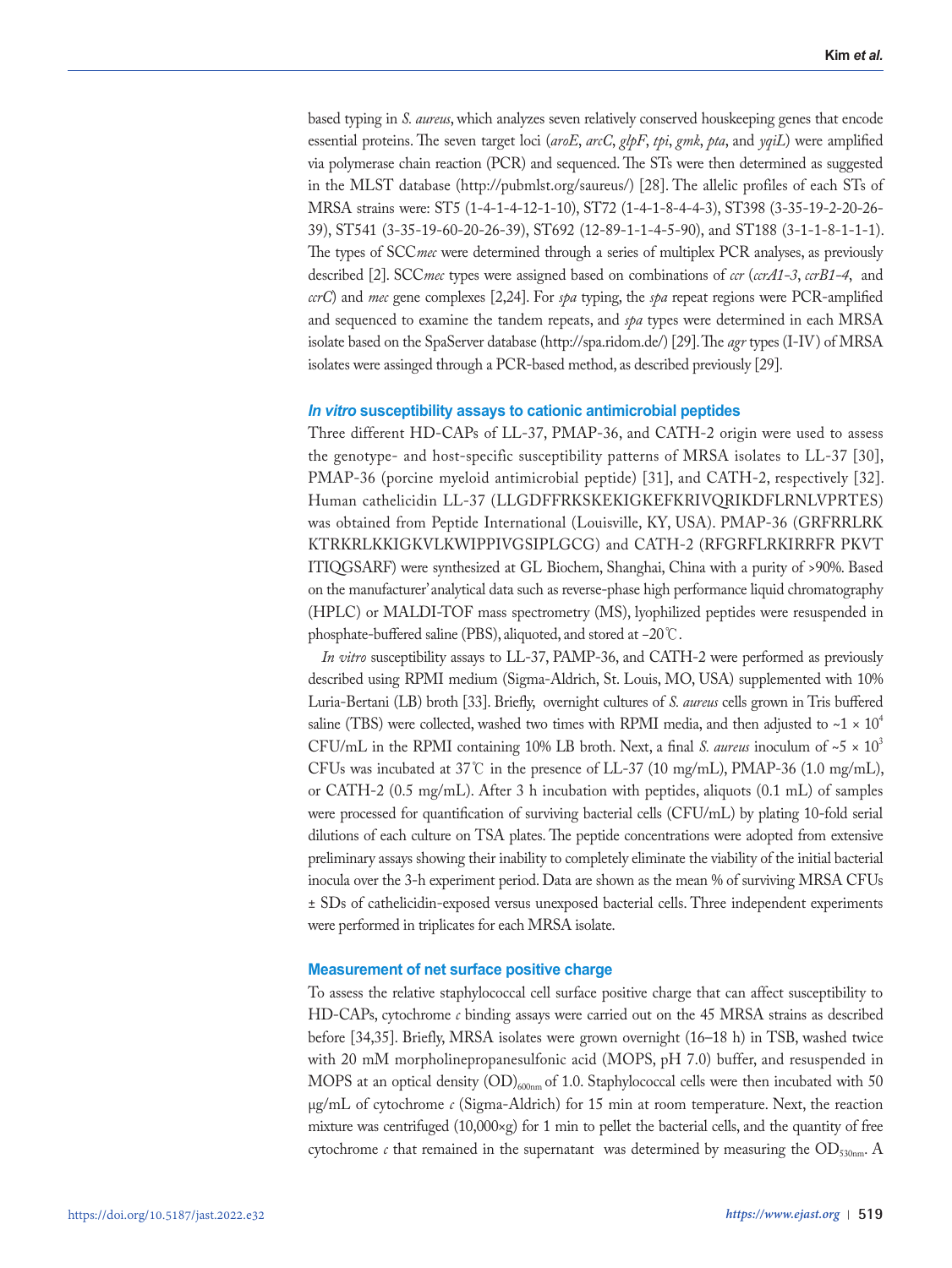higher concentration of unbound cytochrome *c* in the supernatant corresponds to a more positively charged staphylococcal cell surface [36]. Three independent experiments were performed for each MRSA isolate.

#### **Determination of carotenoid production**

MRSA isolates were cultured in TSB to the stationary growth phase (24 h) at 37℃ with shaking at 200 rpm to quantify carotenoid production. After incubation, staphylococcal cells were pelleted, washed three times with PBS, and then diluted in PBS to  $\sim 1.0 \times 10^9$  CFU/mL. The carotenoid contents of the MRSA isolates were collected using the methanol extraction method as previously described [37], and then quantified spectrophotometrically by measuring the  $OD_{462nm}$ . At least three independent assays for carotenoid quantification were performed for all MRSA isolates.

#### *In vitro* **hydrogen peroxide susceptibility assays**

Susceptibility to hydrogen peroxide was determined as previously described by Liu et al*.* [38]. Briefly, ~2.0×10<sup>9</sup> CFUs of MRSA isolates were incubated with  $H_2O_2$  (1.5% final concentration) at 37°C for 2 h, and catalase (1,000 U/mL, Sigma-Aldrich) was added to remove residual  $H_2O_2$ . Ten-fold dilutions were then prepared and placed on TSA plates for the enumeration of surviving staphylococcal cells. Data are expressed as the mean % of surviving CFU  $\pm$  SDs of H<sub>2</sub>O<sub>2</sub>-treated versus untreated cells.

#### **Statistical analysis**

The quantitative data obtained in this study were analyzed for statistical significance using the Kruska-Wallis analysis of variance (ANOVA) test with the Tukey post hoc correction for multiple comparisons. Statistical significance of experimental data was set at  $p$  values < 0.05.

# **RESULTS**

#### **Genotypic profiles of MRSA isolates**

A total of 45 MRSA isolates derived from humans  $(n = 19)$ , pigs  $(n = 14)$ , and chickens  $(n = 12)$ were used in this study (Table 1). All human and pig isolates were selected from previous studies [11,22,23]: eight isolates of ST5 HA-MRSA-II, eleven isolates of ST72 CA-MRSA-IV, eight isolates of ST398 LA-MRSA-V, and six isolates of ST541 LA-MRSA-V. As shown in Table 1, MLST analyses revealed that 12 chicken-associated MRSA isolates were ST692 LA-MRSA-V and six ST188 LA-MRSA-IV. Except for eight ST5 HA-MRSA-II isolates, which belonged to *agr* type II, all other 37 MRSA isolates were *agr* type I.

As presented in Table 1, three (t002, t2460, and t601) and five (t324, t13921, t664, t2461, and t148) different types of *spa* were identified in ST5 HA-MRSA-II and ST72 CA-MRSA-IV isolates, respectively. Unlike the various *spa* types observed in CA-MRSA and HA-MRSA isolates, all animal isolates tended to have ST-type-specific *spa* sequences. Except for one ST398 LA-MRSA (t571), the other ST398 LA-MRSA isolates belonged to t18102 or t18103. All six ST541 LA-MRSA isolates belonged to *spa* type t034. The chicken-derived ST692 and ST188 LA-MRSA isolate groups belonged to t2247 and t189, respectively (Table 1).

#### **Antimicrobial resistance profiles of MRSA isolates**

In general, the antimicrobial resistance patterns of MRSA strains differed depending on their ST and *spa* type. All LA-MRSA isolates showed MDR phenotypes to three or more subclasses of antimicrobial agents (Table 1). In particular, three isolates of ST398 LA-MRSA-V with *spa*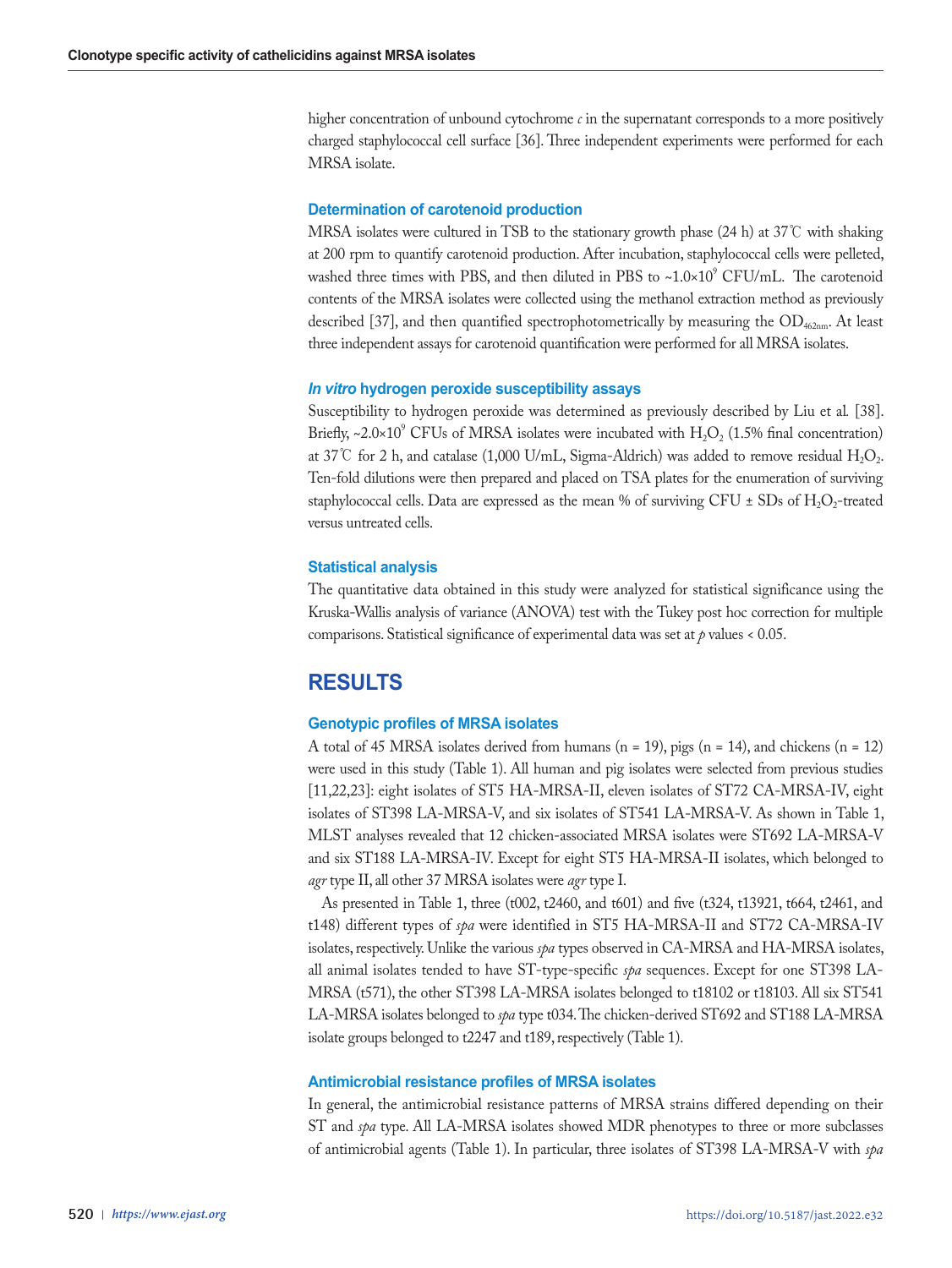type t18103 displayed the highest level of MDR (> 8 subclasses of antibiotic agents). In contrast to human-associated MRSA isolates (ST5 and ST72 MRSA isolates), all MRSA isolates of livestock origin (ST398, ST541, ST692, and ST188 MRSA isolates) were resistant to tetracycline. Interestingly, three ST types (ST398, ST692, and ST188) of LA-MRSA strains were resistant to ciprofloxacin, whereas all six ST541 LA-MRSA strains were susceptible to ciprofloxacin. In agreement with previous reports [39], ST5 HA-MRSA strains displayed higher levels of MDR than ST72 CA-MRSA isolates.

When grouped into six different STs (ST5, ST72, ST398, ST541, ST692, and ST188) of strain groups, the ST5 HA-MRSA strains had the highest oxacillin MIC values (512 mg/mL), followed by ST692 LA-MRSA (32–256 mg/mL), ST188 LA-MRSA (128 mg/mL), ST72 CA-MRSA (32–64 mg/mL), ST541 LA-MRSA (16–32 mg/mL), and ST398 LA-MRSA (4–24 mg/mL) (Table 1).

## *In vitro* **susceptibilities to human cathelicidin (LL-37), pig cathelicidin (PMAP-36), and chicken cathelicidin (CATH-2)**

To assess the potential genotype-specific differences in susceptibility to HD-CAPs of human and animal origins among the six ST groups of MRSA isolates, *in vitro* 2-h survival assays were carried out for all 45 MRSA isolates against LL-37 (10 μg/mL), PMAP-36 (1.0 μg/mL), or CATH-2 (0.5 μg/mL). Interestingly, the ST5 HA-MRSA, ST692 LA-MRSA, and ST188 LA-MRSA isolates exhibited overall higher survival profiles against LL-37 than the ST72 CA-MRSA, ST398 LA-MRSA, and ST541 LA-MRSA isolates (Fig. 1A). The two STs of chicken origin, ST692 and ST188 MRSA isolates, displayed similar survival levels against LL-37. However, human- and pigassociated MRSA isolates exhibited significantly different levels of resistance to LL-37 between the two host-specific ST types (ST5 MRSA > ST72 MRSA, *p* < 0.01; ST398 > ST541 LA-MRSA isolates,  $p < 0.05$ ).

Susceptibility assays to PMAP-36 revealed that pig-associated LA-MRSA isolates were significantly more resistant to porcine cathelicidin than the human-associated or chicken-associated MRSA isolates (*p* < 0.01) (Fig. 1B). Although there were no significant differences in susceptibility to PMAP-36 between the two STs of LA-MRSA isolates (ST398 versus ST541 or ST692 versus ST188), ST5 HA-MRSA isolates exhibited significantly higher survival than ST72 CA-MRSA isolates ( $p < 0.01$ ).

As shown in Fig. 1C, similar to the host-specific resistance to PMAP-36 observed in ST398 LA-MRSA strains isolated from pigs, ST692 LA-MRSA strains derived from chickens showed the highest level of resistance to the CATH-2 among the six ST groups of MRSA isolates. In contrast, ST188 LA-MRSA displayed significantly lower levels of resistance to CATH-2 than the ST692 LA-MRSA strains ( $p < 0.01$ ). The two groups of swine-associated MRSA strains, ST398 LA-MRSA and ST541 LA-MRSA, showed the lowest levels of resistance to the CATH-2 peptide compared to the human- and chicken-associated MRSA strains (Fig. 1C).

#### **Surface positive charge of MRSA isolates**

Cytochrome *c* binding assays revealed that ST5 HA-MRSA and ST188 LA-MRSA had the highest net surface positive charge levels among the six ST groups of MRSA strains (Fig. 2). Unlike the human- and chicken-associated MRSA isolates, which exhibited significant differences between ST5 HA-MRSA and ST72 CA-MRSA (*p* < 0.05) or ST692 vs. ST188 LA-MRSA (*p* < 0.01), swine-associated LA-MRSA isolates did not show significant differences in cell surface charge between the ST398 and ST541 MRSA groups.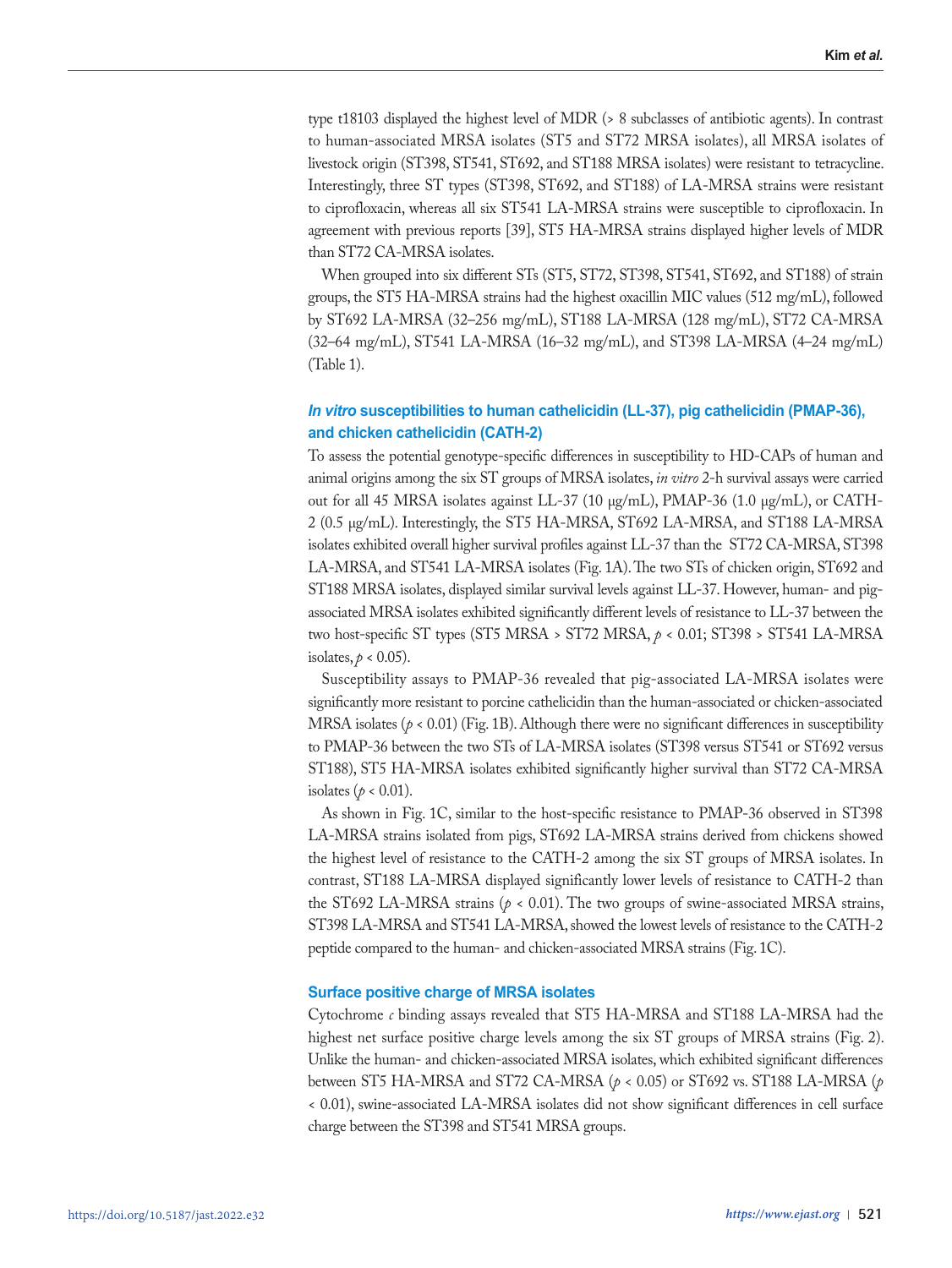

**Fig. 1. Susceptibility profiles of the different ST groups of MRSA strains to LL-37 (A), PMAP-36 (B), and CATH-2 (C).** MRSA strains were exposed to LL-37 (10 μg/mL), PMAP-36 (1.0 μg/mL), and CATH-2 (0.5 μg/ mL) and viability of the bacterial cells were determined. Data represent the means ± standard deviation of three independent experiments. Different letters indicate significant differences between the groups. ST, sequence type; MRSA, methicillin-resistant *Staphylococcus aureus*; LL-37, cathelicidin of humans; PMAP-36, cathelicidin of pigs; CATH-2, cathelicidin of chickens.

#### **Measurement of carotenoid production**

Quantification of carotenoid production in all 45 MRSA strains revealed that ST5 HA-MRSA and ST188 LA-MRSA strains exhibited the highest carotenoid content among the six different ST groups (Fig. 3). When the strain groups were compared within their host species, ST5 HA-MRSA, ST398 LA-MRSA, and ST188 LA-MRSA showed significantly higher levels of carotenoid production than the ST72 CA-MRSA, ST541 LA-MRSA, and ST692 LA-MRSA strains (*p* < 0.05).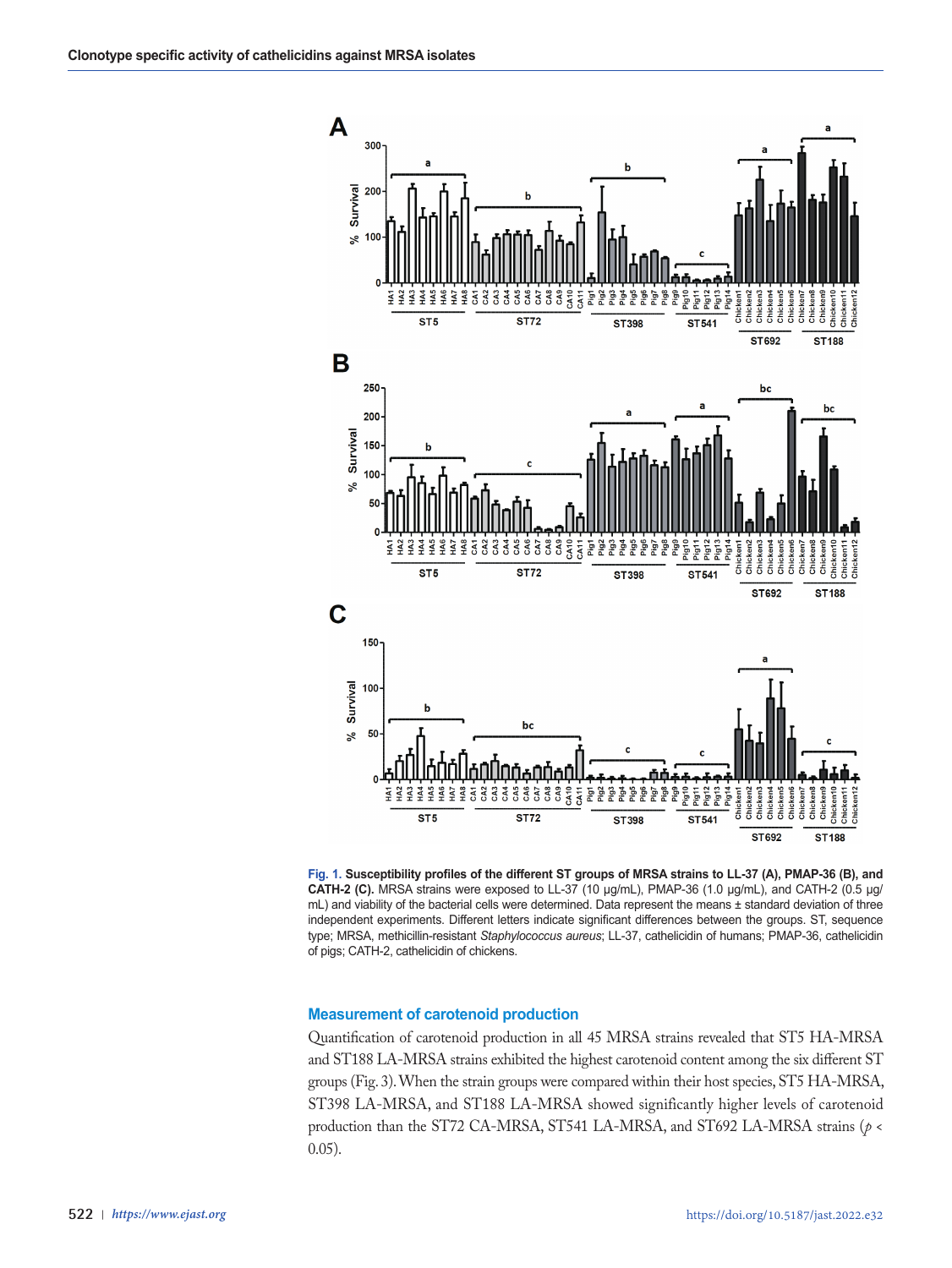

**Fig. 2. Cytochrome c binding assays to measure comparative surface positive charges of MRSA strains.**  These data represent means  $\pm$  SD of three independent experiments.  $\ast p$  < 0.05,  $\ast\ast p$  < 0.01. ST, sequence type; MRSA, methicillin-resistant *Staphylococcus aureus*.



**Fig. 3. Measurement of staphyloxanthin production in different ST groups of MRSA strains.** Bars represent the means ± SD of three independent experiments. \**p* < 0.05, \*\**p* < 0.01. OD, optical density; ST, sequence type; MRSA, methicillin-resistant *Staphylococcus aureus*.

#### **Susceptibility to hydrogen peroxide**

As shown in Fig. 4, *in vitro*  $H_2O_2$  susceptibility assays over a 2-h period revealed that the ST5 HA-MRSA and ST398 LA-MRSA strain groups exhibited significantly higher survival in the presence of 1.5%  $H_2O_2$  than that of ST72 HA-MRSA and ST541 LA-MRSA strains ( $p < 0.05$ ). In contrast, there was no significant difference in the mean survival against  $H_2O_2$  between the two chicken-derived MRSA strains, ST188 and ST692. Of note, ST5 HA-MRSA strains showed the highest level of resistance to  $H_2O_2$  among the six different ST groups.

# **DISCUSSION**

MRSA is an important human and animal pathogen that can cause frequent and often life-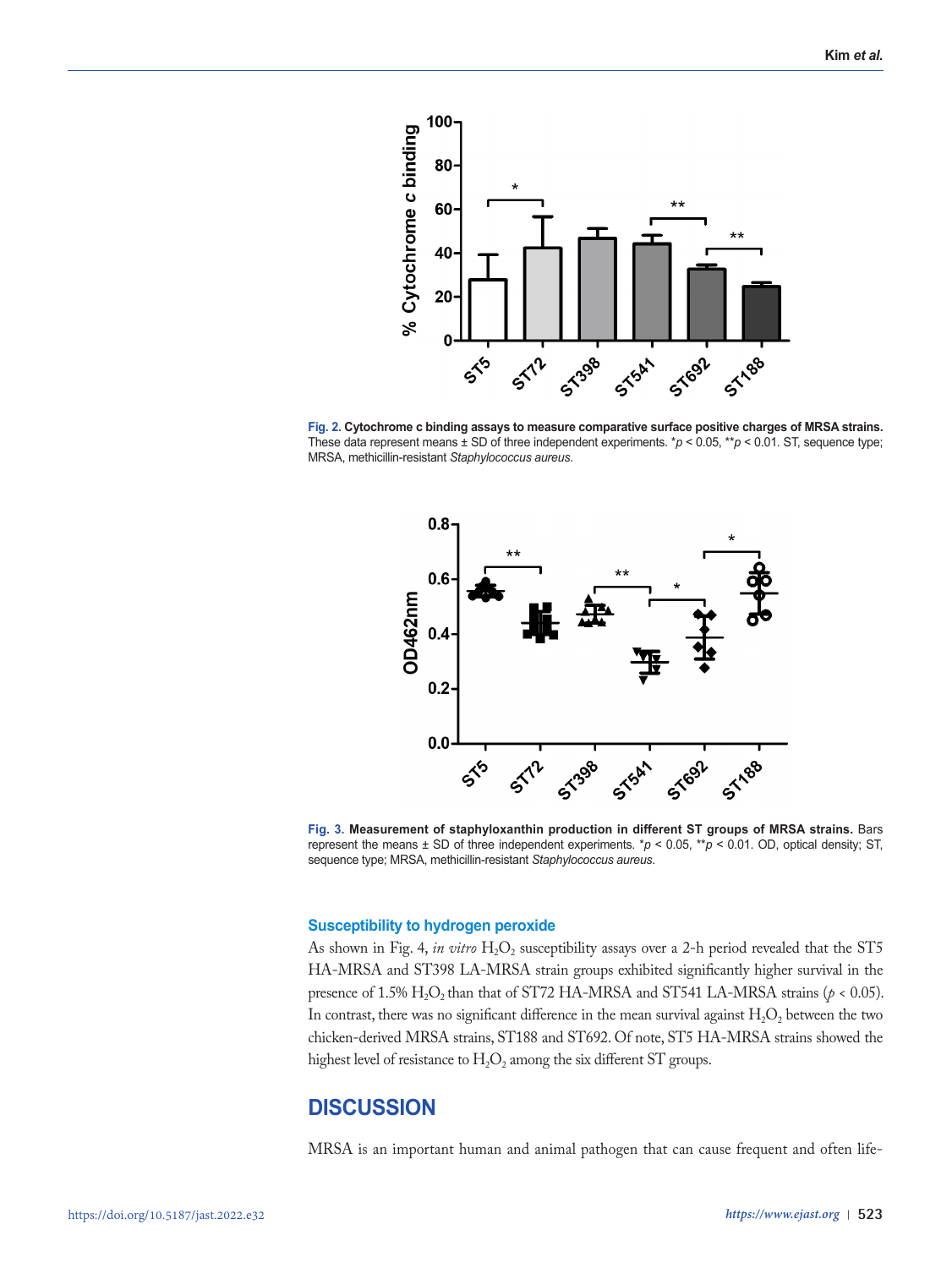

**Fig. 4. Survival of different ST groups of MRSA strains against hydrogen peroxide. MRSA cells (~2.0×10<sup>9</sup>)** CFUs) were incubated with H<sub>2</sub>O<sub>2</sub> (1.5% final concentration) at 37℃ for 2 h and surviving bacterial cells were enumerated on TSA plates. Bars represent the mean % of surviving CFU  $\pm$  SDs of H<sub>2</sub>O<sub>2</sub>-treated versus untreated cells. \**p* < 0.05, \*\**p* < 0.01. ST, sequence type; MRSA, methicillin-resistant *Staphylococcus aureus*.

threatening infections in both community and hospital settings [4,40]. However, the mechanisms involved in the transmission of human- or animal-adapted MRSA strains to new host species remain poorly understood. One of the critical components in host defense against MRSA infections involves innate immune responses, including HD-CAPs such as cathelicidins [41–43]. Since MRSA infections in human and animal hosts are caused mainly by colonizing strains of staphylococci [3,44], the pathogen needs to deploy survival and adaptation mechanisms against the cathelicidins of human and animal hosts.

It has been shown that certain clonal lineages of MRSA strains are found in limited numbers of animal species or geographical regions [1,6,10]. Some recent studies have reported that ST72- MRSA-IV and ST5-MRSA-II represent major community and hospital MRSA clones in Korea, respectively [7–9]. In addition to the human-adapted MRSA clones, several major LA-MRSA clones have been recognized in livestock animals and meat production chains in Korea. The nationwide spread and prevalence of ST398-MRSA-V and ST541-MRSA-V in pigs and pork production systems in Korea have been demonstrated in several previous studies [11,13,14,16]. Furthermore, ST692 and ST188 LA-MRSA strains have also been isolated from chicken and chicken meat production chains in Korea [15,16,21]. The two groups of chicken-derived LA-MRSA clones used in this study were ST692-MRSA-V with *spa* type t2247 and ST188-MRSA-IV with *spa* type t189 (Table 1).

 Both host and bacterial factors may play critical roles in the adaptation and transmission of MRSA within or between human and animal hosts [19,40,45]. In this regard, one of the crucial innate immune responses of human and animal hosts against newly colonizing MRSA strains is HD-CAPs, especially cathelicidins. A previous report from our laboratory revealed that ST5 HA-MRSA-II tended to show higher resistance to LL-37 and bovine myeloid antimicrobial peptide-28 (BMAP-28), suggesting a potential role of cathelicidin resistance in enhancing the virulence and mortality of ST5 HA-MRSA-II [22]. In line with these observations, ST5 HA-MRSA-II displayed significantly higher levels of resistance against LL-37 and PMAP-36 origins than the ST72 CA-MRSA-IV strains (Figs. 1A and 1B). The two chicken-derived LA-MRSA clones, ST692 and ST188 LA-MRSA, displayed higher levels of resistance to LL-37 andthan the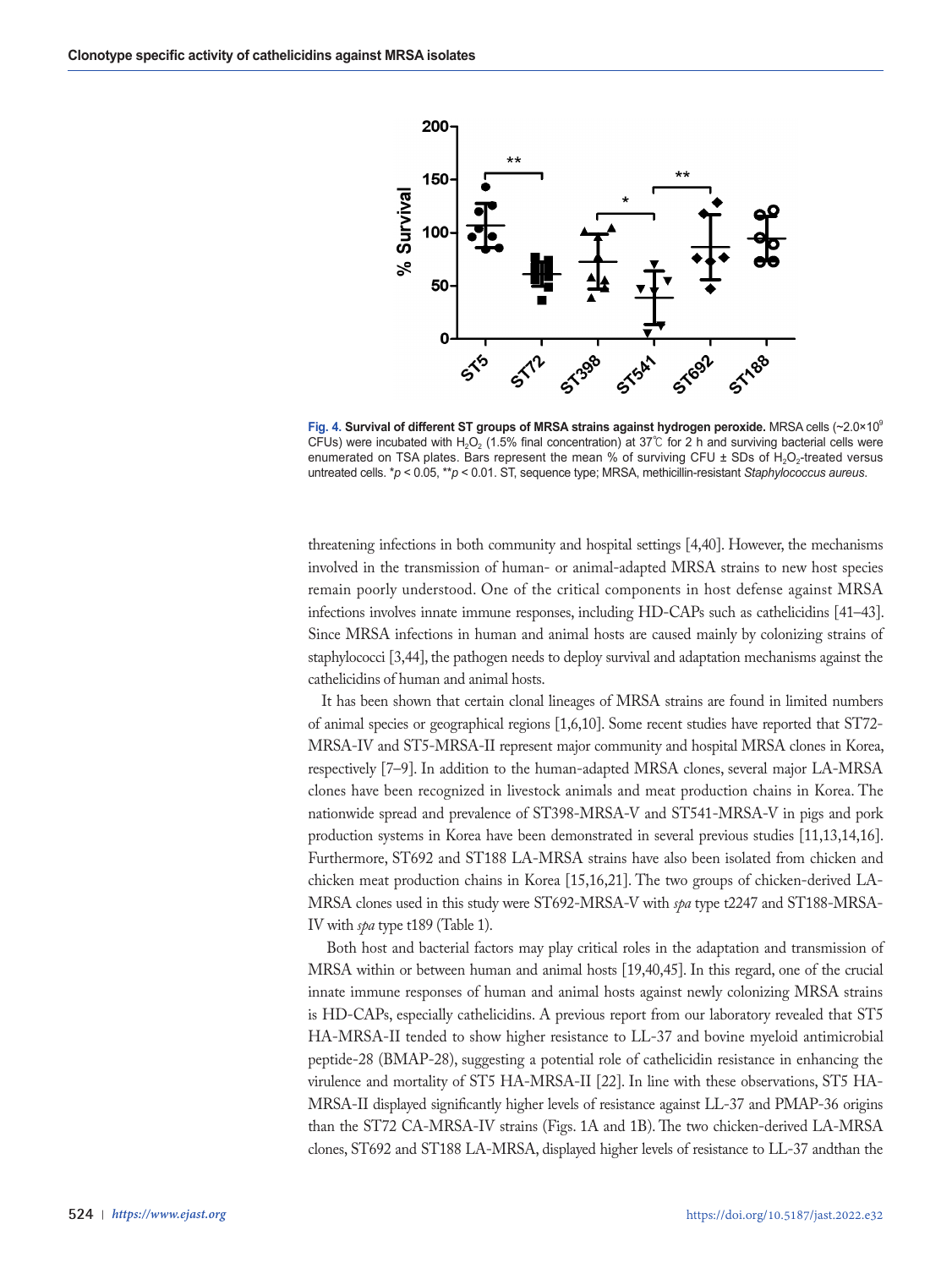ST72, ST398, and ST541 MRSA strains (*p* < 0.01), while ST398 and ST541 exhibited the highest levels of resistance to the porcine cathelicidin PMAP-36 (*p* < 0.01). Besides being prevalent in poultry farms, ST188 MRSA strains have been recognized as major CA-MRSA in Australis and China [46,47]. ST692 MRSA has also been identified in slaughterhouse workers in Korea [16], indicating that the higher levels of resistance to LL-37 in ST188 and ST692 MRSA may help to colonize human host. The observation that ST692 MRSA isolates are significantly more resistant to CATH-2 than ST188 MRSA isolates is likely to be correlated with the higher prevalence of the ST692 in chicken farms in Korea [15]. ST398 MRSA has been isolated from pigs and pig farm environment in many countries including Korea [5,7,10,11,13]. Of note, the clonal lineage of ST541 MRSA has been detected in healthy pigs in Korea [11]. As shown in Fig. 1B, ST398 and ST541 MRSA isolates were more resistant to the cathelicidin of pig origin (PAMP-36), correlating with previous reports of predominant colonization of pigs with CC398 (ST398 and ST541) strains. However, significantly enhanced LL-37 resistance in ST398 might be associated with higher prevalence of ST398 versus ST541 MRSA strains [11]. Overall, these data indicated that MRSA strains of human or animal origin tended to show enhanced levels of resistance to the cathelicidins of the same host species from which they were derived.

Several recently published reports have demonstrated that the HD-CAP resistance phenotype in staphylococci is associated with physicochemical alterations in the cell membrane, such as increased net cell surface positive charge, altered cell membrane fluidity, and fatty acid composition [48–51]. Consistent with previously published data, the ST5 HA-MRSA-II strains exhibited an enhanced net surface positive charge than the ST72 CA-MRSA-IV strains [22], indicating that the increased net surface positive charge in the ST5 HA-MRSA-II strains contributed to the enhanced resistance to cathelicidins (Fig. 2). However, although the pig-derived LA-MRSA strains exhibited the highest level of resistance to PMAP-36 (Fig. 1B), these two ST groups (ST398 and ST541) had lower levels of net surface positive charge than the human (ST5)- and chicken-derived (ST692 and ST188) MRSA strains (Fig. 2). The ST188 MRSA strains also showed significantly elevated surface positive charges compared to the ST692 MRSA strains ( $p < 0.01$ ), correlating with the LL-37 resistance phenotype (Fig. 1A), but not with CATH-2 resistance (Fig. 1C). The enhanced surface positive charge in *S. aureus* has been associated with altered expression/sequence variation of *dltABCD*, *mprF*, and *graRS* genes [34,35,48]. In addition, degree of *O*-acetylation in peptidoglycan cell wall has been proposed to be involved in antimicrobial peptide resistance via surface positive charge regulation in *S. aureus* [48]. These additional factors affecting surface positive charge in *S.aureus* need to be addressed in future studies. Moreover, aside from the surface positive charge, cell envelope perturbations such as celll membrane fluidity, altered cell membrane permeabilization by cathelicidins, and staphylococcal memebrane fatty acid composition need to be evaluated. Based on the results, it is likely that there are multiple mechanisms involved in the host- and clonotypespecific cathelicidin resistance profiles of MRSA strains in addition to the net cell surface positive charge, especially for LA-MRSA strains of chicken and pig origins.

Carotenoid pigmentation in *S. aureus* has been shown to affect cell membrane fluidity and counteract oxidative host defense mechanisms. It has been demonstrated that increased carotenoid biosynthesis could contribute to HD-CAP resistance in *S. aureus* by decreasing cell membrane fluidity [51]. In agreement with previous reports [22], ST5 HA-MRSA strains with enhanced resistance to the three cathelicidins (Figs. 1A, 1B, and 1C) exhibited significantly increased levels of carotenoid production compared to the ST72 CA-MRSA strains (Fig. 3). In addition, correlating with the LL-37 resistance profiles (Fig. 1A), the ST5 HA-MRSA and ST188 LA-MRSA strains produced significantly higher carotenoid contents than the other four groups of MRSA strains (*p* < 0.05). Enhanced carotenoid production in *S. aureus* has previously been linked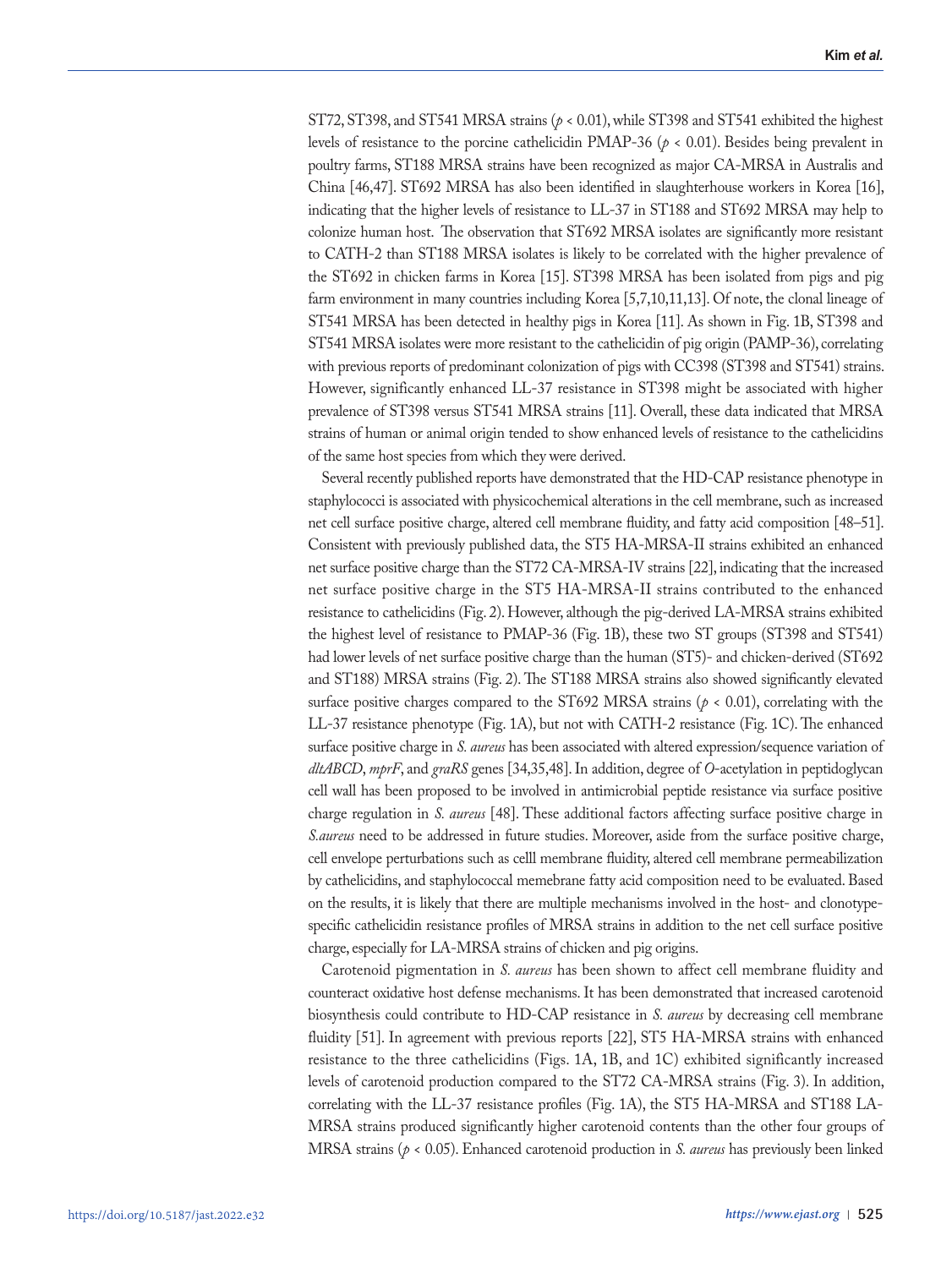to enhanced resistance to human antimicrobial peptides and cell wall targeting antimicrobial agents [18]. However, although the pig-associated LA-MRSA strains (ST398 and ST541) exhibited the highest levels of resistance to PMAP-36 (Fig. 1B), these strain groups did not produce higher levels of carotenoids than the ST5, ST72, and ST188 strain groups (Fig. 3), indicating that changes in cell membrane fluidity via carotenoid production have a very limited impact on the PMAP-36 resistance phenotype in ST398 and ST541 strains. Furthermore, the significant difference in carotenoid production observed between ST692 and ST188 LA-MRSA strain groups did not correlate with a higher level of CATH-2 resistance in the ST692 strain group versus the ST188 strain group (Fig. 1C). Collectively, these results suggest that human-type MRSA and LA-MRSA strains deploy different strategies to counteract the bactericidal activity of HD-CAPs encountered during host adaptation and colonization.

Given the impact of carotenoid production on the antioxidant activity of MRSA against the host innate immune response [38,52,53], *in vitro* susceptibility to  $H_2O_2$  was determined for the six clonotypes of MRSA strains. Consistent with the carotenoid pigmentation profiles (Fig. 3), the ST5 HA-MRSA and ST398 LA-MRSA strain groups exhibited significantly higher levels of resistance to  $H_2O_2$  than the ST72 CA-MRSA and ST541 LA-MRSA strains, respectively (Fig. 4). Although the results failed to reach statistical significance in resistance to  $H_2O_2$ , higher levels of carotenoid production in ST188 MRSA strains were also correlated with the moderate increase in  $H_2O_2$  resistance compared to the ST692 strains. In a previous study it has been suggested that the carriage of superantigen genes in ST5 HA-MRSA may play a role in the higher virulence versus ST72 CA-MRSA [54]. Based on our result it is likely that enhanced resistance to HD-CAPs and  $H_2O_2$  via increased surface positive charge and carotenoid production also contribute to the higher virulence of ST5 HA-MRSA versus ST72 CA-MRSA strains. Recently, ST188 *S. aureus* has been identified as a major clonal lineage causing infections in multiple host species in China [47]. Whole genome sequence analyses revealed that ST188 *S. aureus* strains can be transmitted more easily among different host species [47]. The higer level of LL-37 resistance (Fig. 1A), enhanced surface positive charge (Fig. 2) and higher carotenoid production in ST188 MRSA strains (Fig. 3) versus ST692 MRSA strains may help to colonize diverse host species. On the contrary, the highest level of CATH-2 resistance observed in ST692 MRSA strains may be linked to the prevalence of this lineage in chickens [15].

In conclusion, the results of the present investigation suggest that: (i) there are differences in the biological activities of human- and animal-derived cathelicidins against MRSA strains of human (ST72 CA-MRSA and ST5 HA-MRSA), pig (ST398 and ST541 LA-MRSA), and chicken (ST692 and ST188 LA-MRSA) origins; (ii) ST5 HA-MRSA strains have higher resistance to various types of cathelicidins than ST72 CA-MRSA strains, as correlated with an increased net surface positive charge, enhanced production of carotenoid pigments, and enhanced resistance to  $H<sub>2</sub>O<sub>2</sub>$ ; (iii) in contrast to human-type MRSA strains, pig- and chicken-associated MRSA strains had cathelicidin resistance mechanisms other than surface positive charge regulation and carotenoid production; and (iv) clonotype-specific cathelicidin resistance profiles may contribute to increased virulence or adaptation within new host species. To the best of our knowledge, this study is the first to evaluate potential role of HD-CAP resistance in human and animal host adaptation of MRSA strains.

# **REFERENCES**

1. Boswihi SS, Udo EE. Methicillin-resistant Staphylococcus aureus: an update on the epidemiology, treatment options and infection control. Curr Med Res Pract. 2018;8:18-24. https://doi.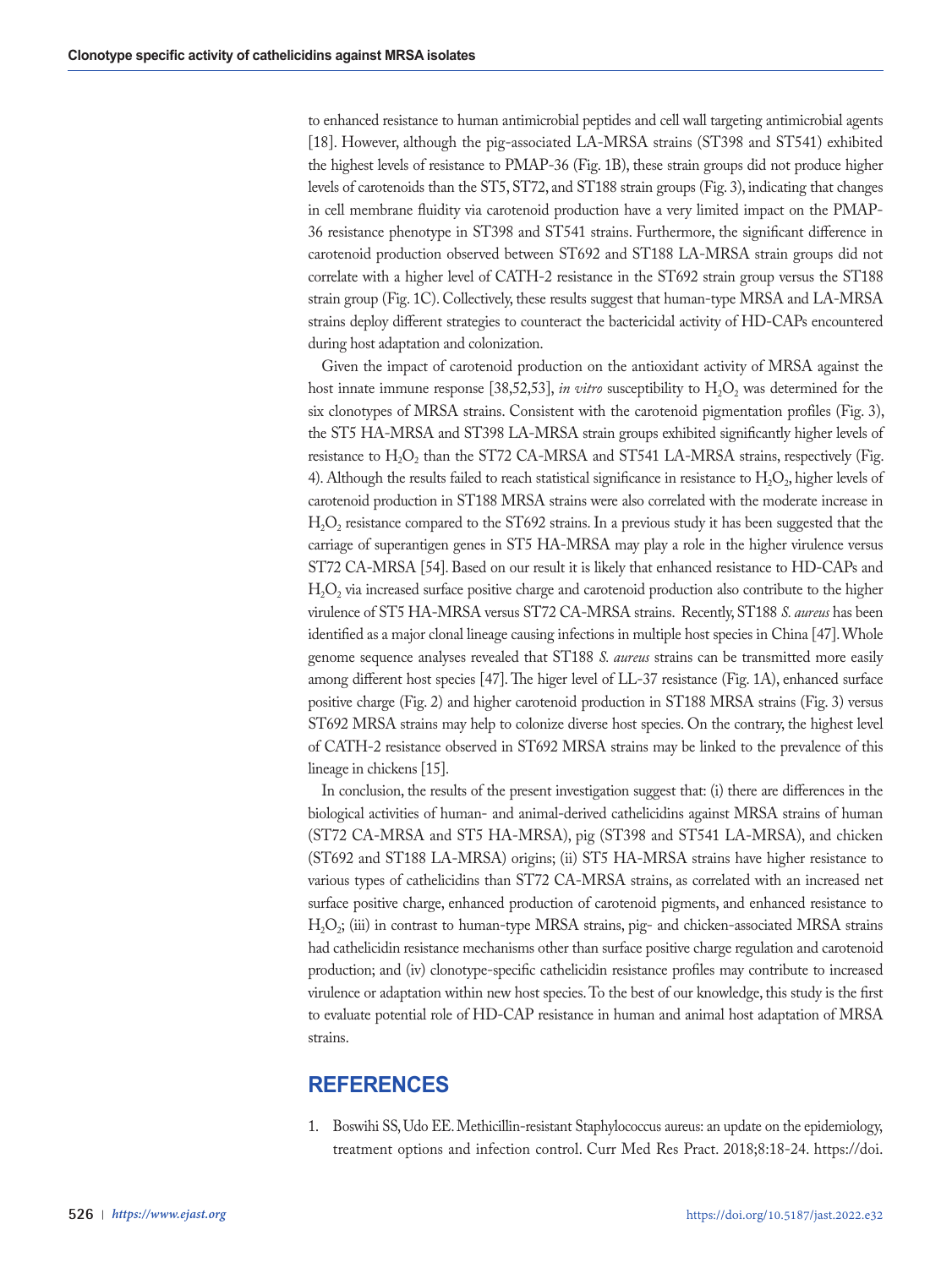org/10.1016/j.cmrp.2018.01.001

- 2. Kondo Y, Ito T, Ma XX, Watanabe S, Kreiswirth BN, Etienne J, et al. Combination of multiplex PCRs for staphylococcal cassette chromosome mec type assignment: rapid identification system for mec, ccr, and major differences in junkyard regions. Antimicrob Agents Chemother. 2007;51:264-74. https://doi.org/10.1128/AAC.00165-06
- 3. Davis KA, Stewart JJ, Crouch HK, Florez CE, Hospenthal DR. Methicillin-resistant Staphylococcus aureus (MRSA) nares colonization at hospital admission and its effect on subsequent MRSA infection. Clin Infect Dis. 2004;39:776-82. https://doi.org/10.1086/422997
- 4. Gould IM. The clinical significance of methicillin-resistant Staphylococcus aureus. J Hosp Infect. 2005;61:277-82. https://doi.org/10.1016/j.jhin.2005.06.014
- 5. Lakhundi S, Zhang K. Methicillin-resistant Staphylococcus aureus: molecular characterization, evolution, and epidemiology. Clin Microbiol Rev. 2018;31:e00020-18. https://doi.org/10.1128/ CMR.00020-18
- 6. Stefani S, Chung DR, Lindsay JA, Friedrich AW, Kearns AM, Westh H, et al. Meticillinresistant Staphylococcus aureus (MRSA): global epidemiology and harmonisation of typing methods. Int J Antimicrob Agents. 2012;39:273-82. https://doi.org/10.1016/ j.ijantimicag.2011.09.030
- 7. Kang GS, Jung YH, Kim HS, Lee YS, Park C, Lee KJ, et al. Prevalence of major methicillinresistant Staphylococcus aureus clones in Korea between 2001 and 2008. Ann Lab Med. 2016;36:536-41. https://doi.org/10.3343/alm.2016.36.6.536
- 8. Park SY, Chung DR, Yoo JR, Baek JY, Kim SH, Ha YE, et al. Sequence type 72 communityassociated meticillin-resistant Staphylococcus aureus emerged as a predominant clone of nasal colonization in newly admitted patients. J Hosp Infect. 2016;93:386-9. https://doi. org/10.1016/j.jhin.2015.12.008
- 9. Yang E, Kim E, Chung H, Lee YW, Bae S, Jung J, et al. Changing characteristics of S. aureus bacteremia caused by PVL-negative, MRSA strain over 11 years. Sci Rep. 2021;11:1567. https://doi.org/10.1038/s41598-021-95115-2
- 10. Aires-de-Sousa M. Methicillin-resistant Staphylococcus aureus among animals: current overview. Clin Microbiol Infect. 2017;23:373-80. https://doi.org/10.1016/j.cmi.2016.11.002
- 11. Back SH, Eom HS, Lee HH, Lee GY, Park KT, Yang SJ. Livestock-associated methicillinresistant Staphylococcus aureus in Korea: antimicrobial resistance and molecular characteristics of LA-MRSA strains isolated from pigs, pig farmers, and farm environment. J Vet Sci. 2020;21:e2. https://doi.org/10.4142/jvs.2020.21.e2
- 12. Golding GR, Bryden L, Levett PN, McDonald RR, Wong A, Wylie J, et al. Livestockassociated methicillin-resistant Staphylococcus aureus sequence type 398 in humans, Canada. Emerg Infect Dis. 2010;16:587. https://doi.org/10.3201/eid1604.091435
- 13. Lim SK, Nam HM, Jang GC, Lee HS, Jung SC, Kwak HS. The first detection of methicillinresistant Staphylococcus aureus ST398 in pigs in Korea. Vet Microbiol. 2012;155:88-92. https://doi.org/10.1016/j.vetmic.2011.08.011
- 14. Moon DC, Jeong SK, Hyun BH, Lim SK. Prevalence and characteristics of methicillinresistant Staphylococcus aureus isolates in pigs and pig farmers in Korea. Foodborne Pathog Dis. 2019;16:256-61. https://doi.org/10.1089/fpd.2018.2509
- 15. Lim SK, Nam HM, Park HJ, Lee HS, Choi MJ, Jung SC, et al. Prevalence and characterization of methicillin-resistant Staphylococcus aureus in raw meat in Korea. J Microbiol Biotechnol. 2010;20:775-8. https://doi.org/10.4014/jmb.0912.12022
- 16. Moon DC, Tamang MD, Nam HM, Jeong JH, Jang GC, Jung SC, et al. Identification of livestock-associated methicillin-resistant Staphylococcus aureus isolates in Korea and molecular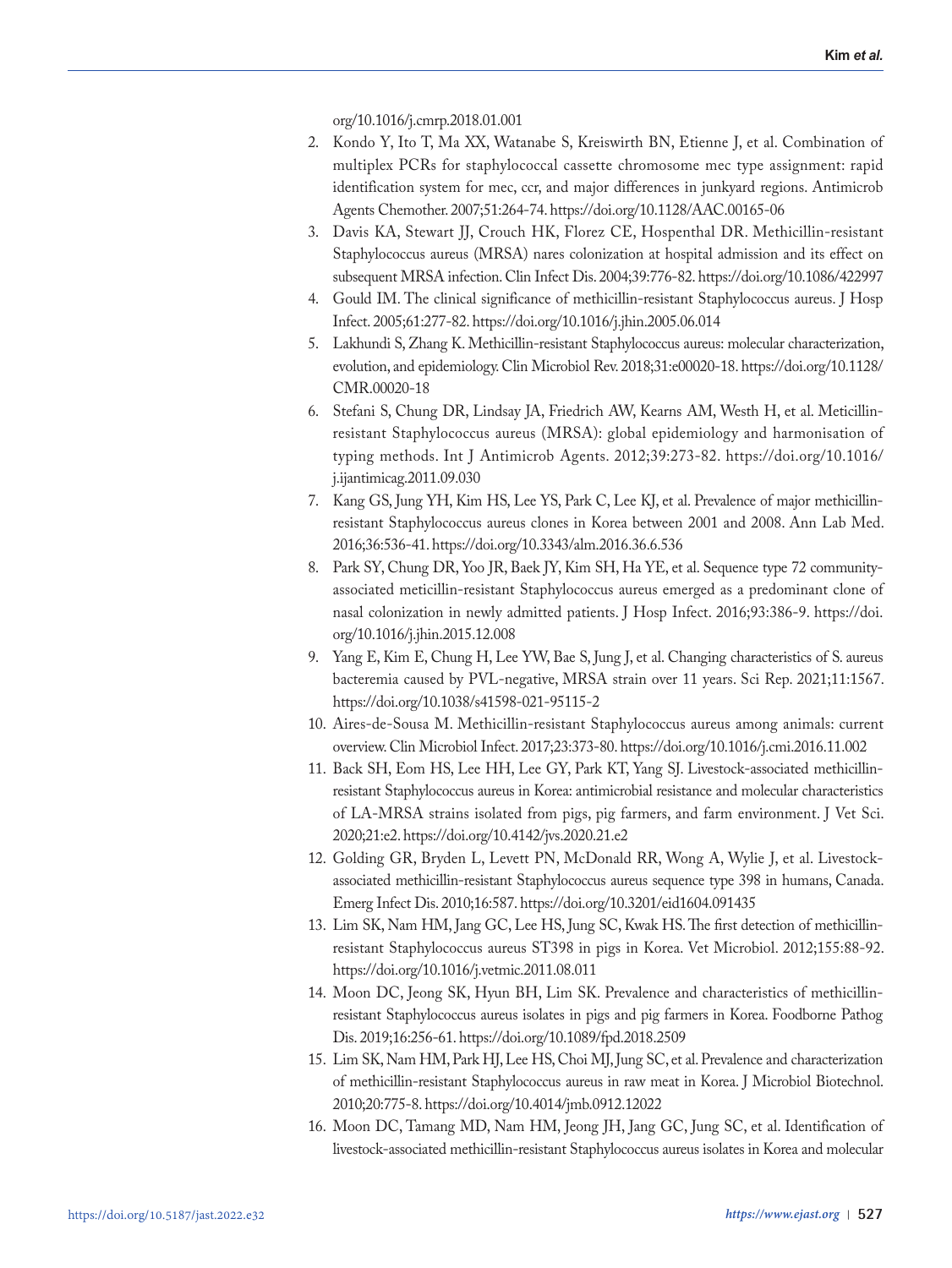comparison between isolates from animal carcasses and slaughterhouse workers. Foodborne Pathog Dis. 2015;12:327-34. https://doi.org/10.1089/fpd.2014.1868

- 17. Hancock REW, Sahl HG. Antimicrobial and host-defense peptides as new anti-infective therapeutic strategies. Nat Biotechnol. 2006;24:1551-7. https://doi.org/10.1038/nbt1267
- 18. Kubicek-Sutherland JZ, Lofton H, Vestergaard M, Hjort K, Ingmer H, Andersson DI. Antimicrobial peptide exposure selects for Staphylococcus aureus resistance to human defence peptides. J Antimicrob Chemother. 2017;72:115-27. https://doi.org/10.1093/jac/dkw381
- 19. Quinn GA, Cole AM. Suppression of innate immunity by a nasal carriage strain of Staphylococcus aureus increases its colonization on nasal epithelium. Immunology. 2007;122:80- 9. https://doi.org/10.1111/j.1365-2567.2007.02615.x
- 20. Zanger P, Nurjadi D, Vath B, Kremsner PG. Persistent nasal carriage of Staphylococcus aureus is associated with deficient induction of human β-defensin 3 after sterile wounding of healthy skin in vivo. Infect Immun. 2011;79:2658-62. https://doi.org/10.1128/IAI.00101-11
- 21. Agier J, Efenberger M, Brzezińska-Błaszczyk E. Cathelicidin impact on inflammatory cells. Cent Eur J Immunol. 2015;40:225-35. https://doi.org/10.5114/ceji.2015.51359
- 22. Kang KM, Park JH, Kim SH, Yang SJ. Potential role of host defense antimicrobial peptide resistance in increased virulence of health care-associated MRSA strains of sequence type (ST) 5 versus livestock-associated and community-associated MRSA strains of ST72. Comp Immunol Microbiol Infect Dis. 2019;62:13-8. https://doi.org/10.1016/j.cimid.2018.11.012
- 23. Nam EY, Yang SJ, Kim ES, Cho JE, Park KH, Jung SI, et al. Emergence of daptomycinnonsusceptible methicillin-resistant Staphylococcus aureus clinical isolates among daptomycinnaive patients in Korea. Microb Drug Resist. 2018;24:534-41. https://doi.org/10.1089/ mdr.2017.0212
- 24. Geha DJ, Uhl JR, Gustaferro CA, Persing DH. Multiplex PCR for identification of methicillin-resistant staphylococci in the clinical laboratory. J Clin Microbiol. 1994;32:1768- 72. https://doi.org/10.1128/jcm.32.7.1768-1772.1994
- 25. CLSI [Clinical and Laboratory Standards Institute]. Performance standards for antimicrobial susceptibility testing. 28th ed. Wayne, PA: CLSI; 2018.
- 26. NCCLS [National Committee for Clinical Laboratory Standards]. Performance standards for antimicrobial disk and dilution susceptibility tests for bacteria isolated from animals: approved standard-2nd ed. Wayne, PA: NCCLS; 2002.
- 27. CLSI [Clinical and laboratory standards institute]. Performance standards for antimicrobial susceptibility testing. Wayne, PA: CLSI; 2011.
- 28. Enright MC, Day NPJ, Davies CE, Peacock SJ, Spratt BG. Multilocus sequence typing for characterization of methicillin-resistant and methicillin-susceptible clones of Staphylococcus aureus. J Clin Microbiol. 2000;38:1008-15. https://doi.org/10.1128/JCM.38.3.1008-1015.2000
- 29. Gilot P, Lina G, Cochard T, Poutrel B. Analysis of the genetic variability of genes encoding the RNA III-activating components Agr and TRAP in a population of Staphylococcus aureus strains isolated from cows with mastitis. J Clin Microbiol. 2002;40:4060-7. https://doi. org/10.1128/JCM.40.11.4060-4067.2002
- 30. Vandamme D, Landuyt B, Luyten W, Schoofs L. A comprehensive summary of LL-37, the factotum human cathelicidin peptide. Cell Immunol. 2012;280:22-35. https://doi.org/10.1016/ j.cellimm.2012.11.009
- 31. Zhang G, Ross CR, Blecha F. Porcine antimicrobial peptides: new prospects for ancient molecules of host defense. Vet Res. 2000;31:277-96. https://doi.org/10.1051/vetres:2000121
- 32. Cuperus T, Coorens M, van Dijk A, Haagsman HP. Avian host defense peptides. Dev Comp Immunol. 2013;41:352-69. https://doi.org/10.1016/j.dci.2013.04.019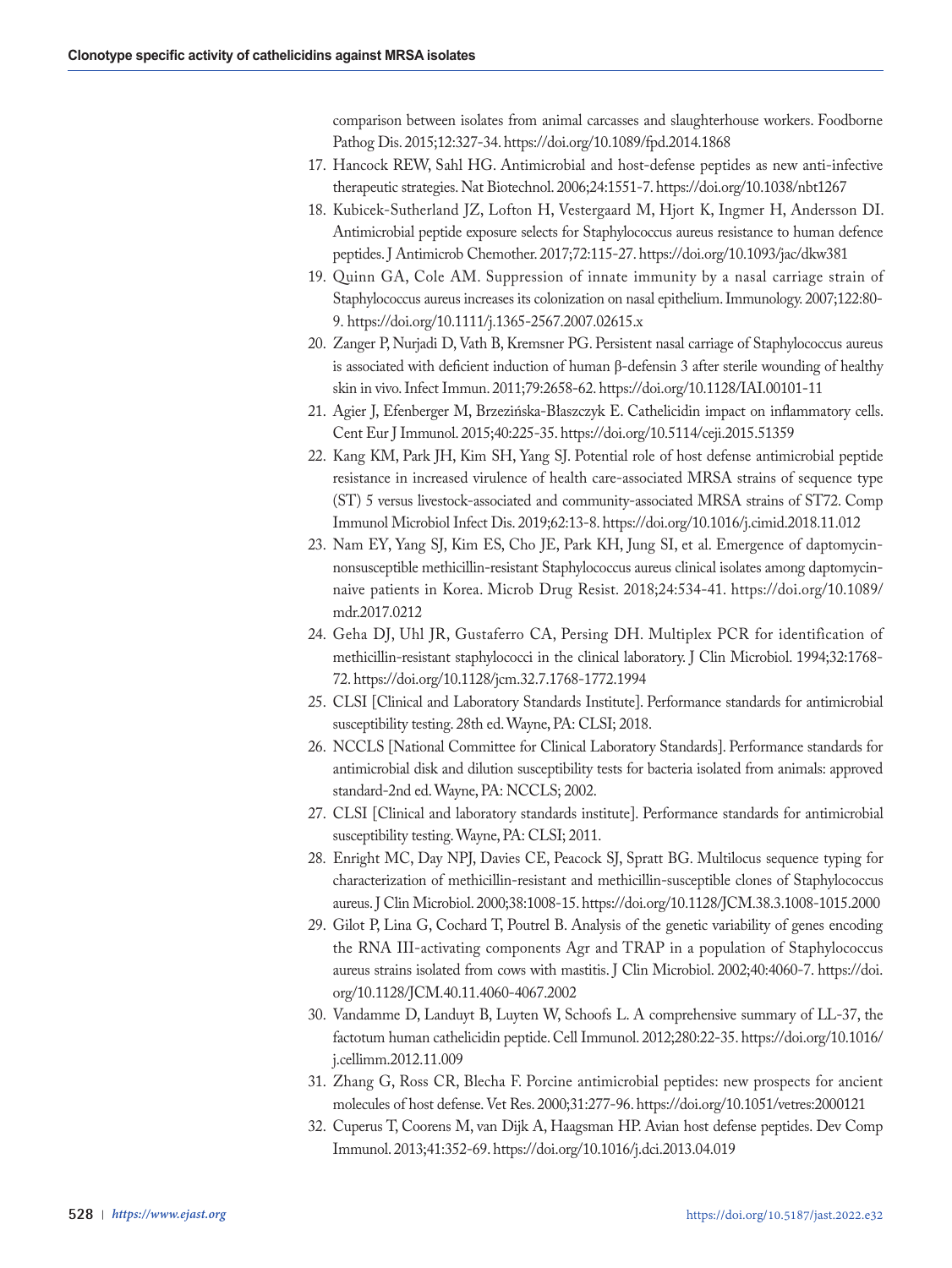- 33. Xiong YQ, Mukhopadhyay K, Yeaman MR, Adler-Moore J, Bayer AS. Functional interrelationships between cell membrane and cell wall in antimicrobial peptide-mediated killing of Staphylococcus aureus. Antimicrob Agents Chemother. 2005;49:3114-21. https:// doi.org/10.1128/AAC.49.8.3114-3121.2005
- 34. Meehl M, Herbert S, Götz F, Cheung A. Interaction of the GraRS two-component system with the VraFG ABC transporter to support vancomycin-intermediate resistance in Staphylococcus aureus. Antimicrob Agents Chemother. 2007;51:2679-89. https://doi. org/10.1128/AAC.00209-07
- 35. Peschel A, Otto M, Jack RW, Kalbacher H, Jung G, Götz F. Inactivation of the dlt operon in Staphylococcus aureus confers sensitivity to defensins, protegrins, and other antimicrobial peptides. J Biol Chem. 1999;274:8405-10. https://doi.org/10.1074/jbc.274.13.8405
- 36. Hamilton A, Popham DL, Carl DJ, Lauth X, Nizet V, Jones AL. Penicillin-binding protein 1a promotes resistance of group B streptococcus to antimicrobial peptides. Infect Immun. 2006;74:6179-87. https://doi.org/10.1128/IAI.00895-06
- 37. Yang Y, Wang H, Zhou H, Hu Z, Shang W, Rao Y, et al. Protective effect of the golden staphyloxanthin biosynthesis pathway on Staphylococcus aureus under cold atmospheric plasma treatment. Appl Environ Microbiol. 2020;86:e01998-19. https://doi.org/10.1128/ AEM.01998-19
- 38. Liu GY, Essex A, Buchanan JT, Datta V, Hoffman HM, Bastian JF, et al. Staphylococcus aureus golden pigment impairs neutrophil killing and promotes virulence through its antioxidant activity. J Exp Med. 2005;202:209-15. https://doi.org/10.1084/jem.20050846
- 39. Kim ES, Song JS, Lee HJ, Choe PG, Park KH, Cho JH, et al. A survey of communityassociated methicillin-resistant Staphylococcus aureus in Korea. J Antimicrob Chemother. 2007;60:1108-14. https://doi.org/10.1093/jac/dkm309
- 40. Kong EF, Johnson JK, Jabra-Rizk MA. Community-associated methicillin-resistant Staphylococcus aureus: an enemy amidst us. PLoS Pathog. 2016;12:e1005837. https://doi. org/10.1371/journal.ppat.1005837
- 41. van Dijk A, Molhoek EM, Bikker FJ, Yu PL, Veldhuizen EJA, Haagsman HP. Avian cathelicidins: paradigms for the development of anti-infectives. Vet Microbiol. 2011;153:27-36. https://doi.org/10.1016/j.vetmic.2011.03.028
- 42. Zanetti M. Cathelicidins, multifunctional peptides of the innate immunity. J Leukoc Biol. 2004;75:39-48. https://doi.org/10.1189/jlb.0403147
- 43. Zasloff M. Antimicrobial peptides of multicellular organisms. Nature. 2002;415:389-95. https://doi.org/10.1038/415389a
- 44. Muder RR, Brennen C, Wagener MM, Vickers RM, Rihs JD, Hancock GA, et al. Methicillinresistant staphylococcal colonization and infection in a long-term care facility. Ann Intern Med. 1991;114:107-12. https://doi.org/10.7326/0003-4819-114-2-1-107
- 45. Zhu S, Gao B. Positive selection in cathelicidin host defense peptides: adaptation to exogenous pathogens or endogenous receptors? Heredity. 2017;118:453-65. https://doi.org/10.1038/ hdy.2016.117
- 46. Nimmo GR, Coombs GW. Community-associated methicillin-resistant Staphylococcus aureus (MRSA) in Australia. Int J Antimicrob Agents. 2008;31:401-10. https://doi.org/10.1016/ j.ijantimicag.2007.08.011
- 47. Wang Y, Liu Q, Liu Q, Gao Q, Lu H, Meng H, et al. Phylogenetic analysis and virulence determinant of the host-adapted Staphylococcus aureus lineage ST188 in China. Emerg Microbes Infect. 2018;7:1-11. https://doi.org/10.1038/s41426-018-0048-7
- 48. Bayer AS, Mishra NN, Chen L, Kreiswirth BN, Rubio A, Yang SJ. Frequency and distribution